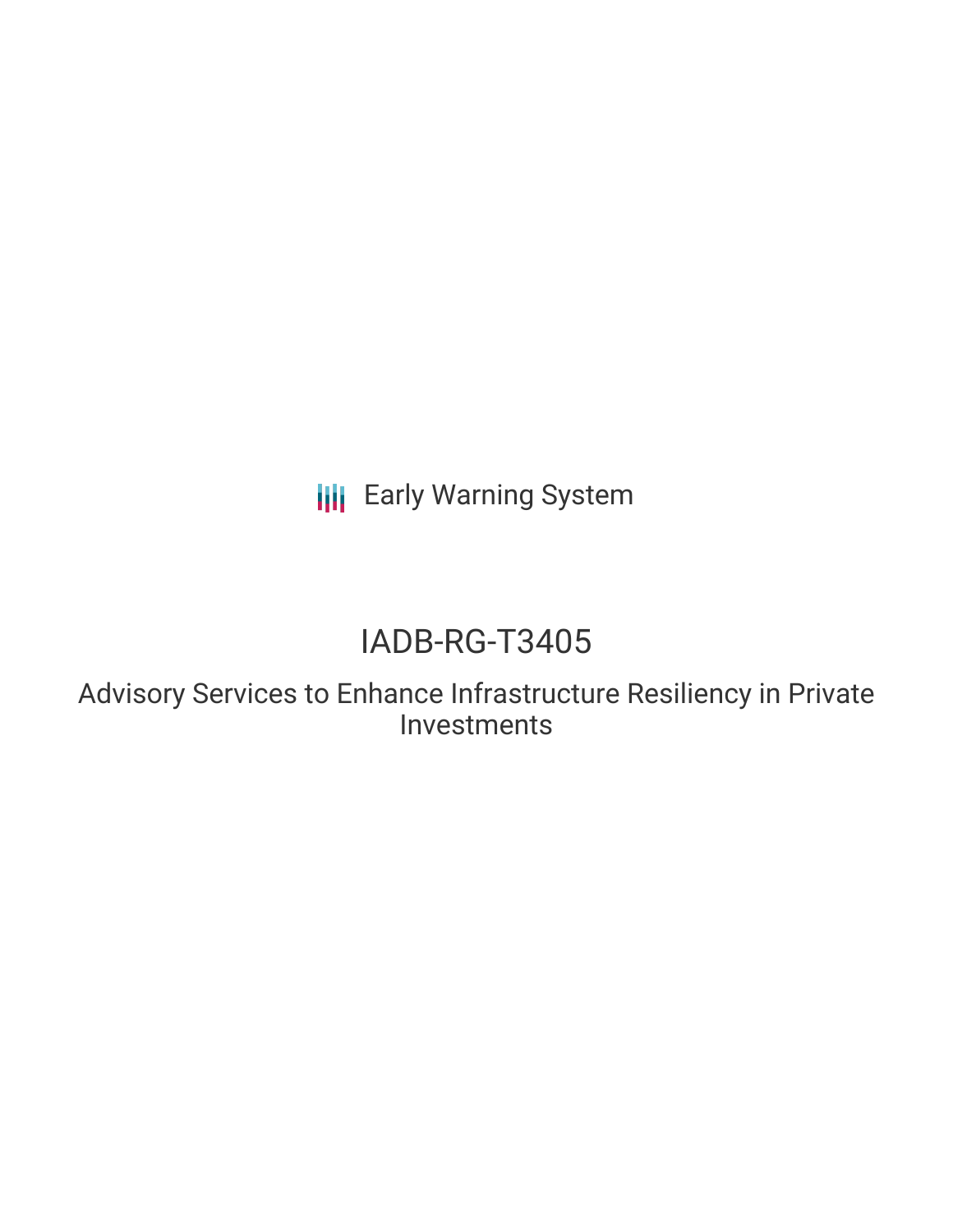

## **Quick Facts**

| <b>Financial Institutions</b> | Inter-American Development Bank (IADB) |
|-------------------------------|----------------------------------------|
| <b>Status</b>                 | Approved                               |
| <b>Bank Risk Rating</b>       |                                        |
| <b>Voting Date</b>            | 2019-06-10                             |
| <b>Borrower</b>               | Regional                               |
| <b>Sectors</b>                | Infrastructure, Technical Cooperation  |
| <b>Investment Type(s)</b>     | Grant                                  |
| <b>Project Cost (USD)</b>     | \$2.00 million                         |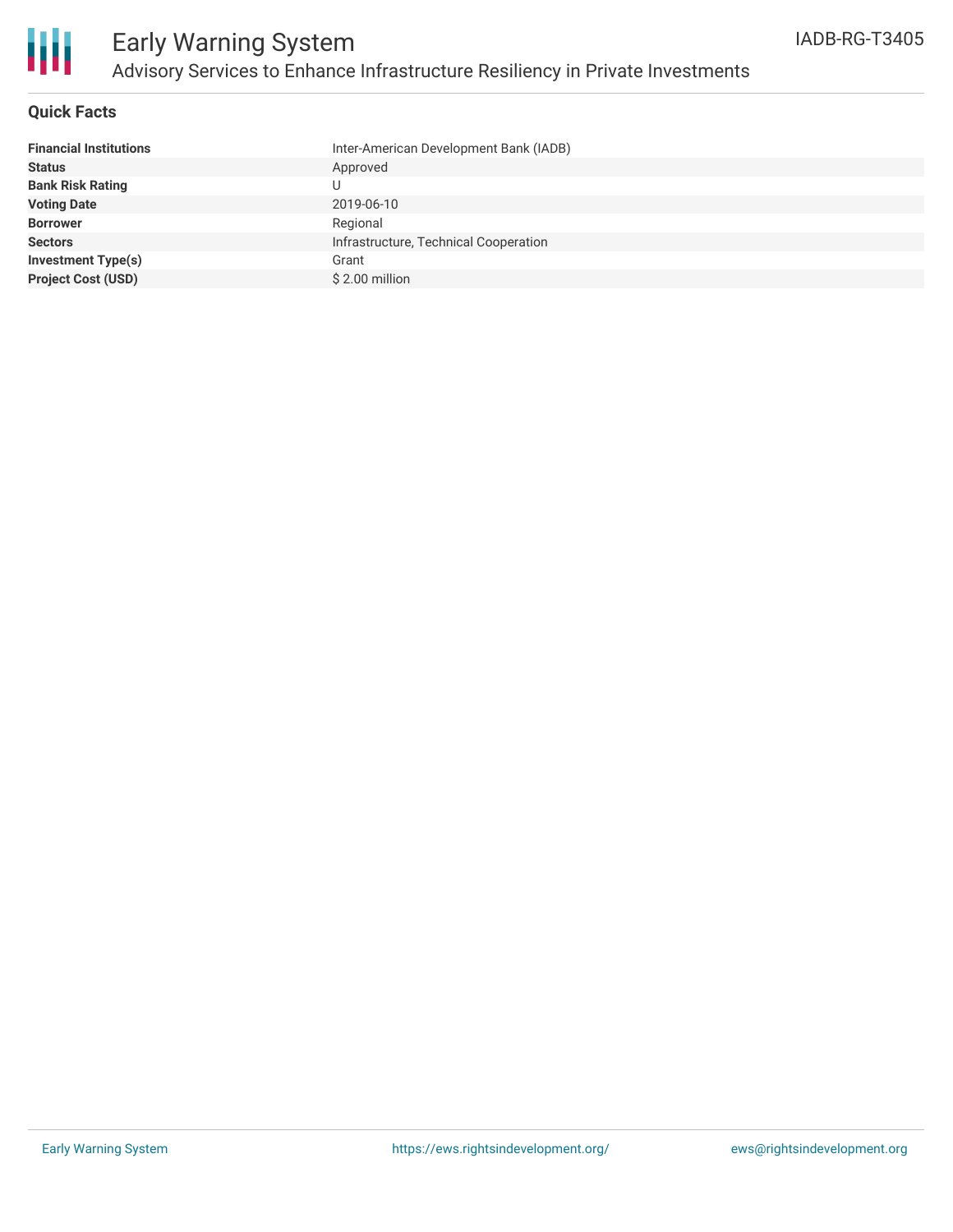

## **Project Description**

The objective of these Advisory Services (AS) is to support private project developers to identify and implement resiliency infrastructure measures in their investments. The specific objectives are to: (i) develop corporate capacities in project infrastructure sponsors to consider climate change adaptation in their investments; (ii) define project studies to be included in the conception, construction and/or operation of infrastructure; and (iii) disseminate results and knowledge to generate awareness among project sponsors for the replicability of resilient infrastructure.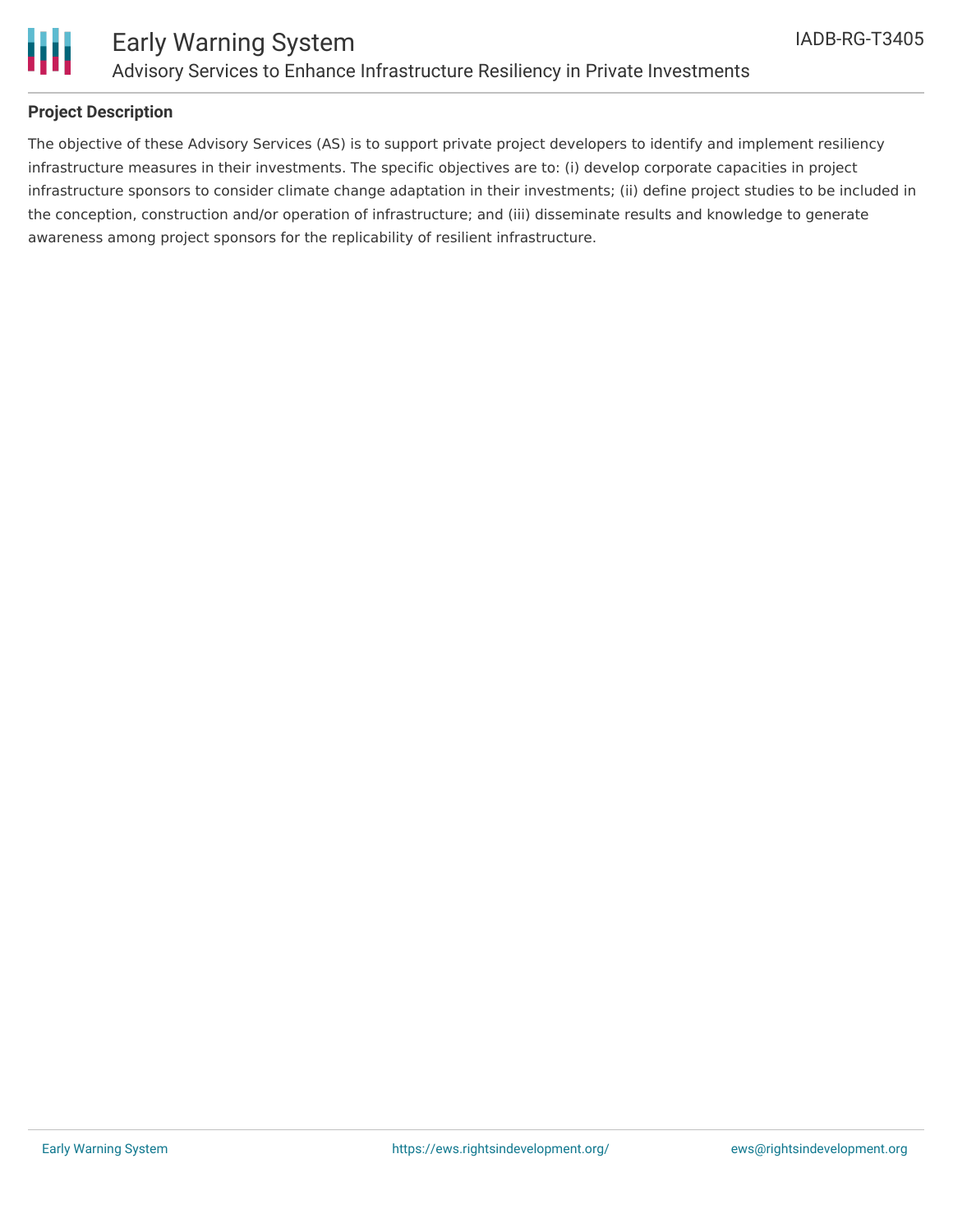

# Early Warning System Advisory Services to Enhance Infrastructure Resiliency in Private Investments

### **Investment Description**

• Inter-American Development Bank (IADB)

Sustainable Energy and Climate Change